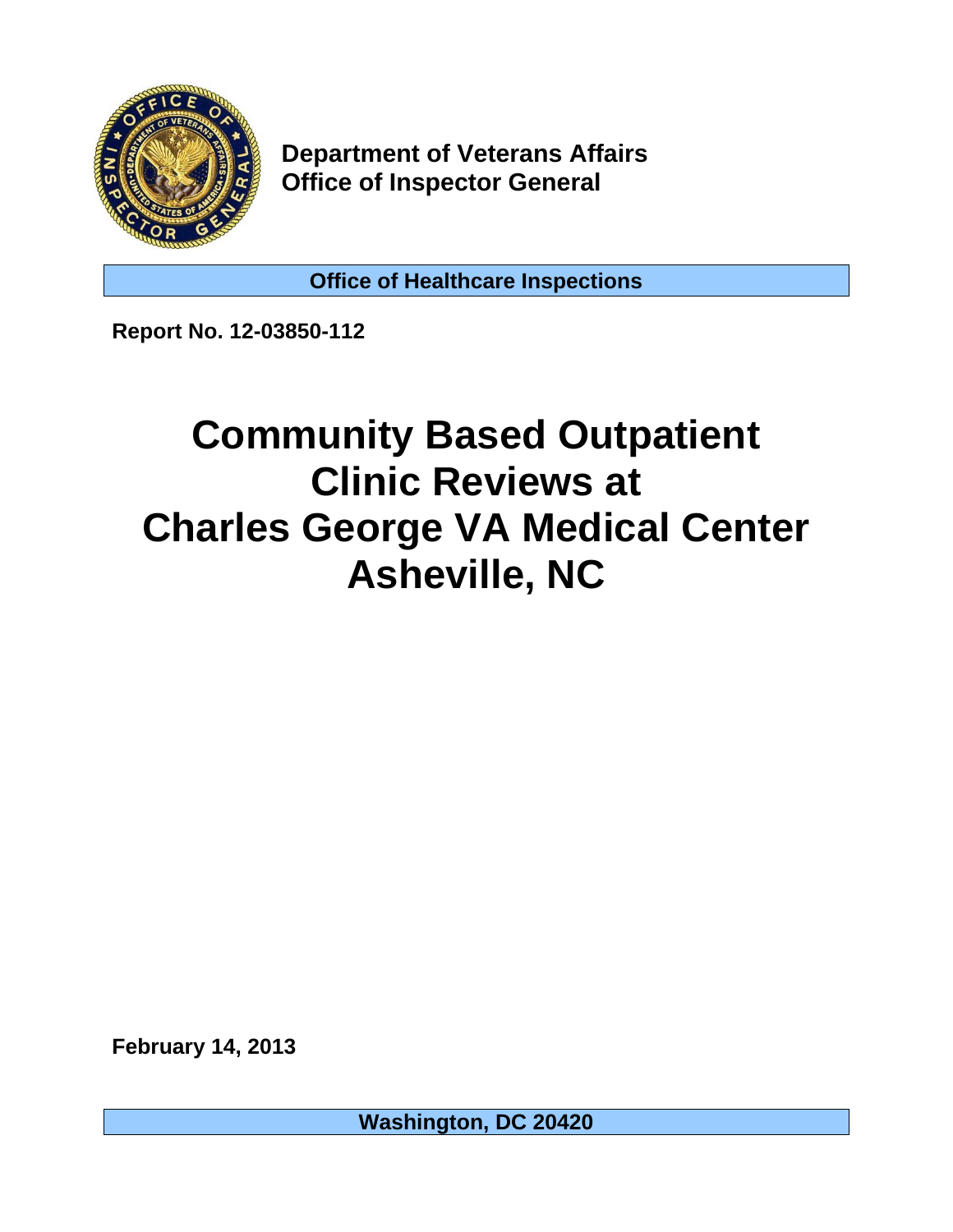# **Why We Did This Review**

The VA OIG is undertaking a systematic review of the VHA's CBOCs to assess whether CBOCs are operated in a manner that provides veterans with consistent, safe, high-quality health care.

The Veterans' Health Care Eligibility Reform Act of 1996 was enacted to equip VA with ways to provide veterans with medically needed care in a more equitable and cost-effective manner. As a result, VHA expanded the Ambulatory and Primary Care Services to include CBOCs located throughout the United States. CBOCs were established to provide more convenient access to care for currently enrolled users and to improve access opportunities within existing resources for eligible veterans not currently served.

Veterans are required to receive one standard of care at all VHA health care facilities. Care at CBOCs needs to be consistent, safe, and of high quality, regardless of model (VA-staffed or contract). CBOCs are expected to comply with all relevant VA policies and procedures, including those related to quality, patient safety, and performance.

**To Report Suspected Wrongdoing in VA Programs and Operations Telephone: 1-800-488-8244** 

**E-Mail:** [vaoighotline@va.gov](mailto:vaoighotline@va.gov) 

**(Hotline Information: [http://www.va.gov/oig/hotline/default.asp\)](http://www.va.gov/oig/hotline/default.asp)**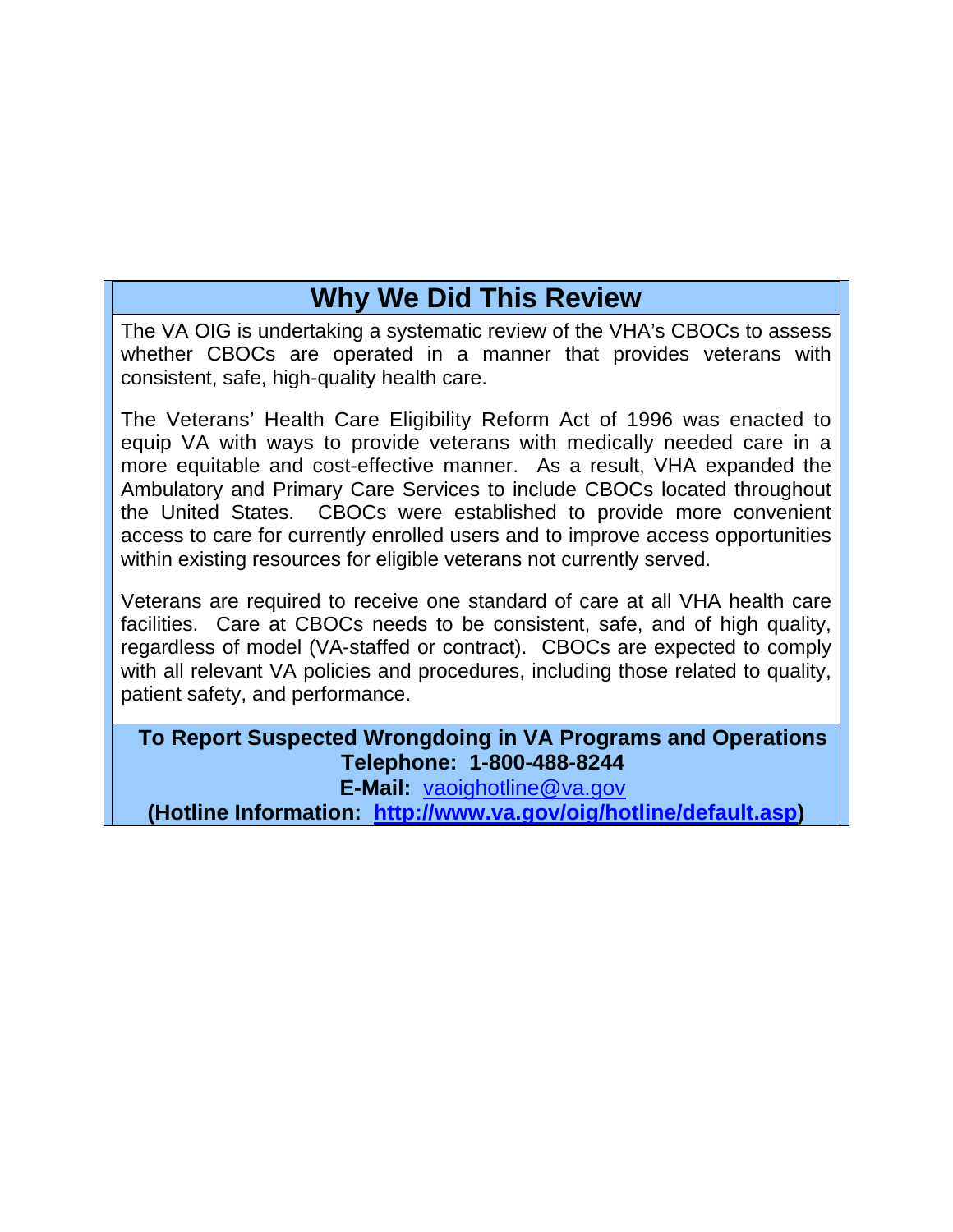# **Glossary**

- C&P credentialing and privileging
- CBOC community based outpatient clinic
- EHR electronic health record
- EOC environment of care
- FPPE Focused Professional Practice Evaluation
- FY fiscal year
- MH mental health
- NCP National Center for Health Promotion and Disease Prevention
- NC noncompliant
- OIG Office of Inspector General
- OPPE Ongoing Professional Practice Evaluation
- VAMC VA Medical Center
- VHA Veterans Health Administration
- VISN Veterans Integrated Service Network
- WH women's health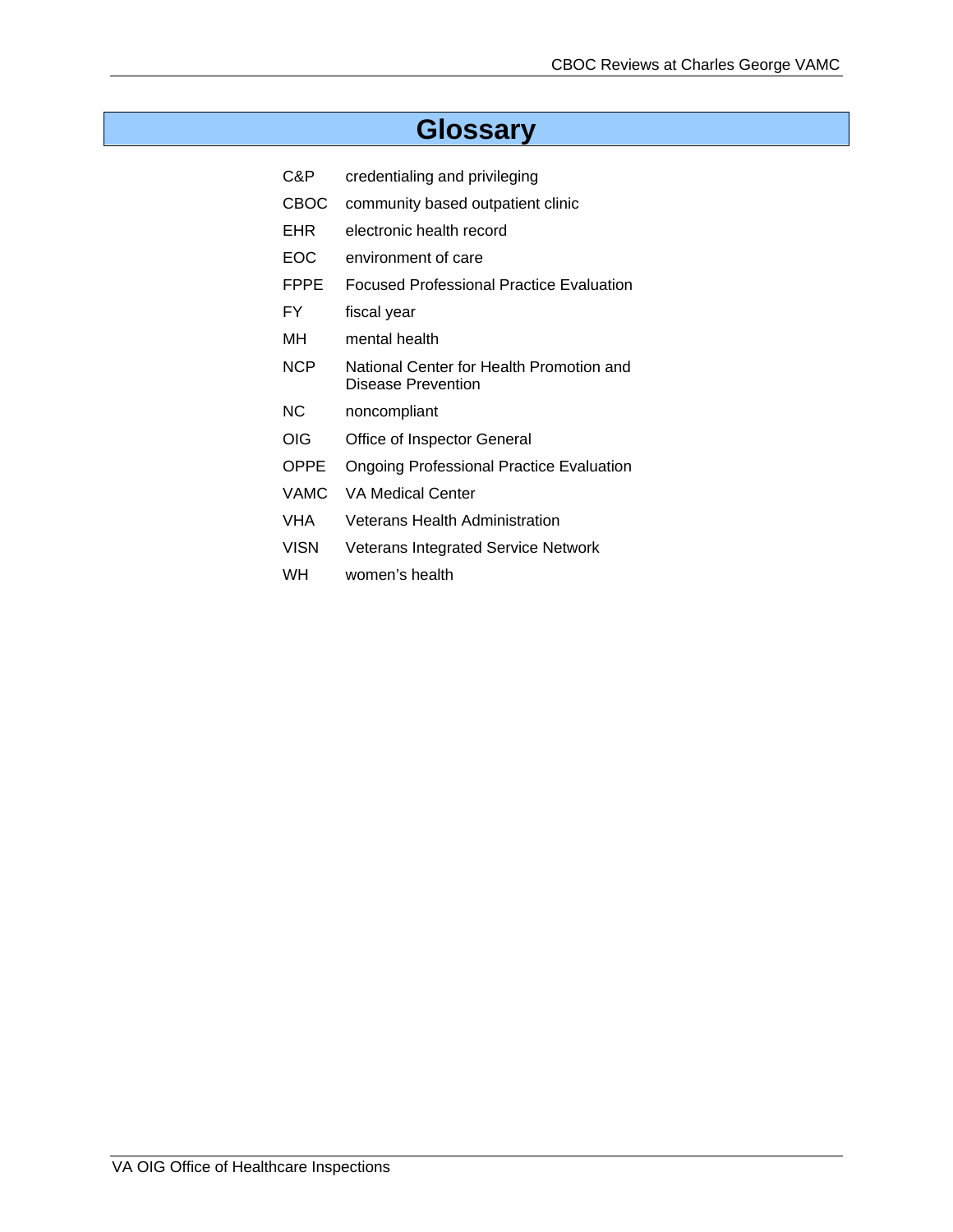# **Table of Contents**

|                   | Page |
|-------------------|------|
|                   |      |
|                   |      |
|                   |      |
|                   |      |
| <b>Appendixes</b> |      |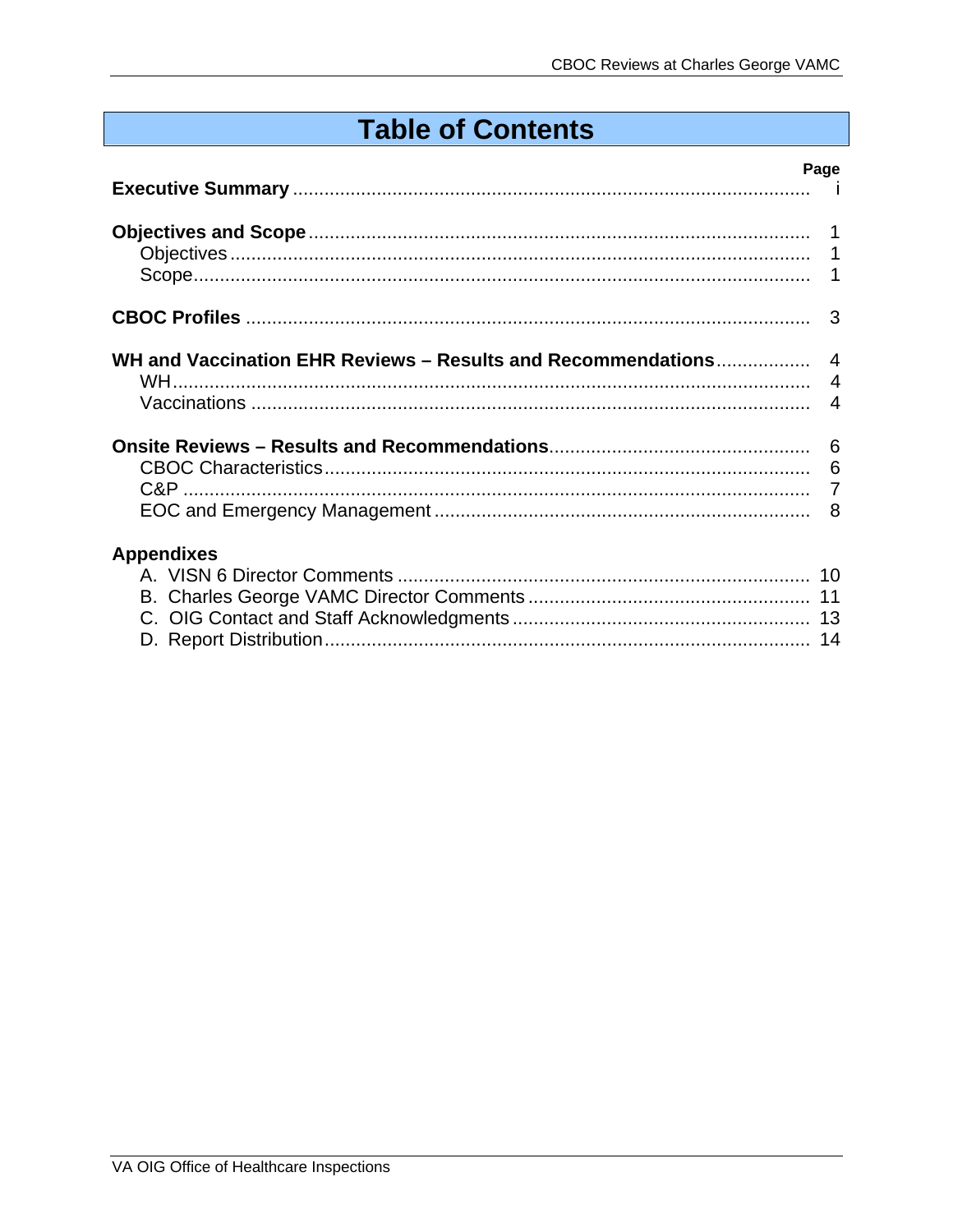# **Executive Summary**

**Purpose:** We evaluated select activities to assess whether the CBOCs operated in a manner that provides veterans with consistent, safe, high-quality health care.

For the EHR review component of the WH and vaccinations topic areas, patients were randomly selected from all CBOCs assigned to the respective parent facilities.

We conducted an onsite inspection of the CBOC during the week of November 5, 2012. The C&P, EOC, and emergency management onsite inspections were only conducted at the randomly selected CBOC (see Table 1).

| <b>VISN</b> | <b>Facility</b>                 | <b>CBOC Name</b>         | <b>Location</b>   |
|-------------|---------------------------------|--------------------------|-------------------|
| 6           | <b>Charles George</b><br>VAMC   | <b>Rutherford County</b> | Rutherfordton, NC |
|             | <b>Table 1. Sites Inspected</b> |                          |                   |

**Review Results:** The review covered the following topic areas:

- WH
- Vaccinations
- $-C&P$
- $-$  FOC
- Emergency Management

We made a recommendation in one review area.

**Recommendation:** The VISN and Facility Directors, in conjunction with the respective CBOC managers, should take appropriate actions to:

 Ensure that clinicians document all required tetanus vaccination administration elements and that compliance is monitored.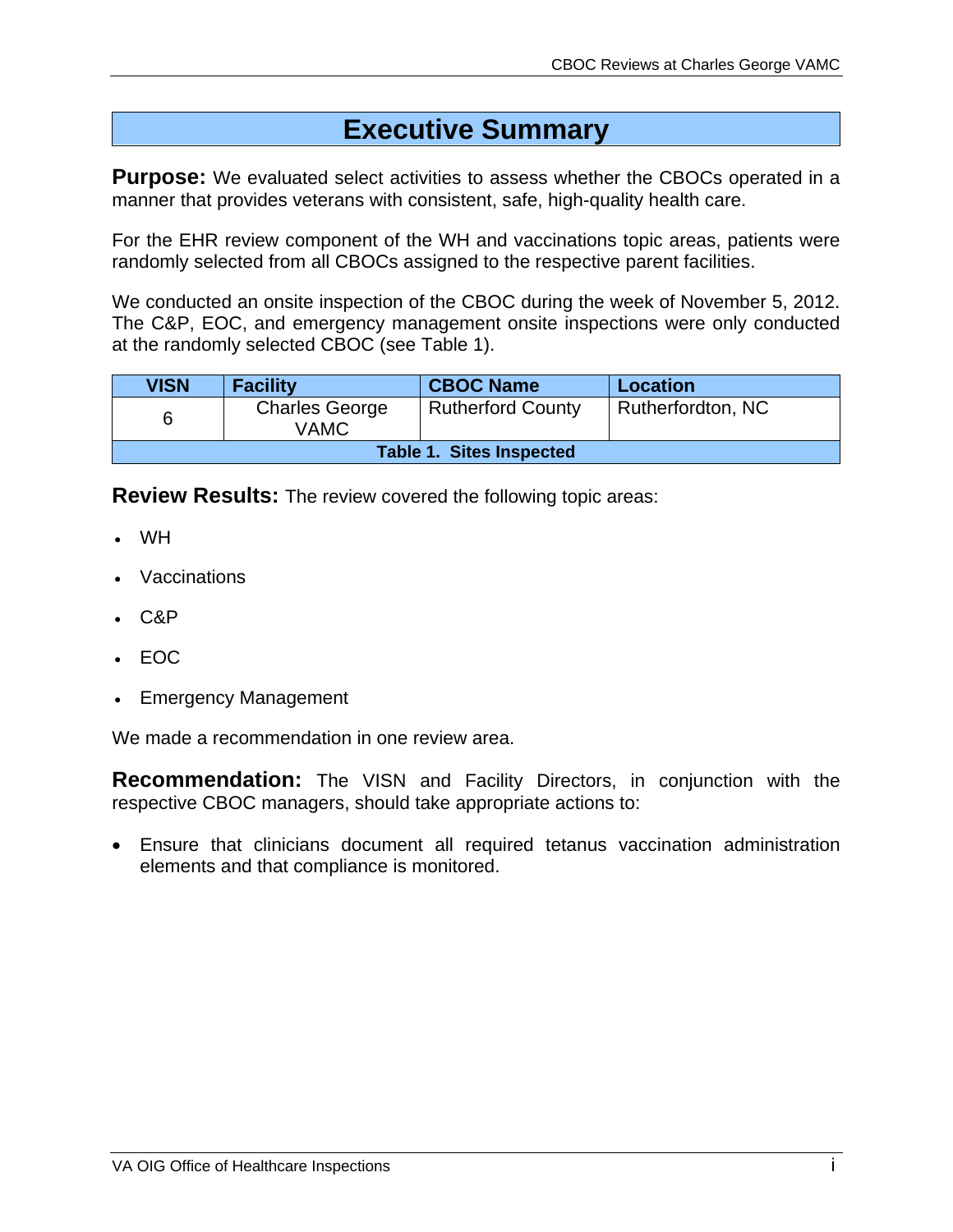### **Comments**

The VISN and Facility Directors agreed with the CBOC review finding and recommendation and provided an acceptable improvement plan. (See Appendixes A–B, pages 10–12, for the full text of the Directors' comments.) We will follow up on the planned action until it is completed.

John Daight n.

JOHN D. DAIGH, JR., M.D. Assistant Inspector General for Healthcare Inspections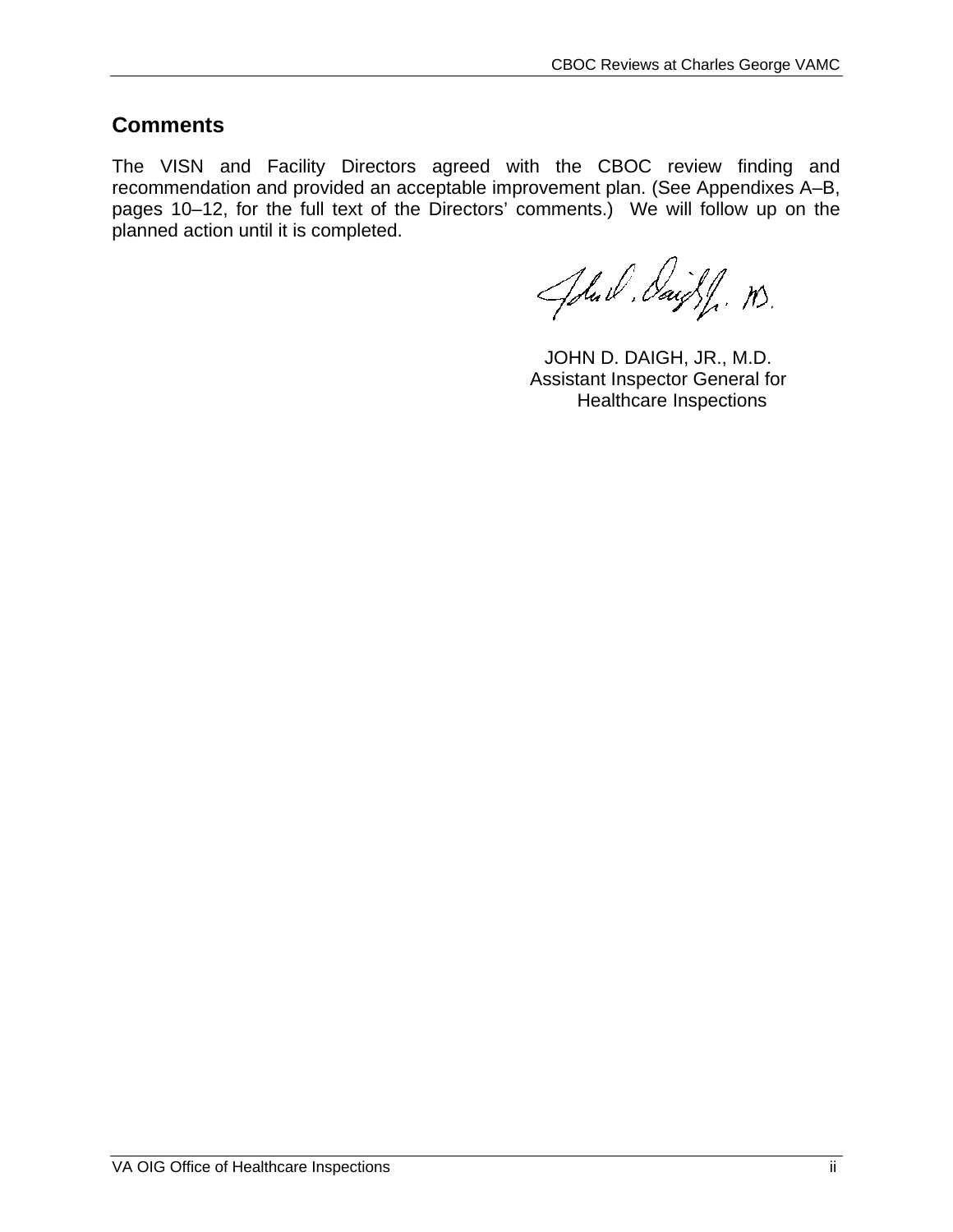# **Objectives and Scope**

### **Objectives**

- Evaluate whether CBOCs comply with selected VHA requirements regarding the provision of cervical cancer screening, results reporting, and WH liaisons.
- Evaluate whether CBOCs properly provided selected vaccinations to veterans according to Centers for Disease Control and Prevention guidelines and VHA recommendations.
- Determine whether CBOC providers are appropriately credentialed and privileged in accordance with VHA Handbook 1100.19.1
- Determine whether CBOCs are in compliance with standards of operations according to VHA policy in the areas of environmental safety and emergency planning.<sup>2</sup>

### **Scope and Methodology**

#### *Scope*

We reviewed selected clinical and administrative activities to evaluate compliance with requirements related to patient care quality and the environment of care. In performing the reviews, we assessed clinical and administrative records as well as completed onsite inspections at randomly selected sites. Additionally, we interviewed managers and employees. The review covered the following five activities:

- WH
- Vaccinations
- $C\&P$
- EOC
- Emergency Management

#### *Methodology*

1

To evaluate the quality of care provided to veterans at CBOCs, we conducted EHR reviews for the WH and vaccinations topic areas. For WH, the EHR reviews consisted of a random sample of 50 women veterans (23–64 years of age). For vaccinations, the EHR reviews consisted of random samples of 75 veterans (65 and older) and 75 additional veterans (all ages), unless fewer patients were available, for tetanus and

<sup>&</sup>lt;sup>1</sup> VHA Handbook 1100.19, *Credentialing and Privileging*, November 14, 2008.<br><sup>2</sup> VHA Handbook 1006.1, *Planning and Astivating Community Pased Outpatien* 

VHA Handbook 1006.1, *Planning and Activating Community-Based Outpatient Clinics,* May 19, 2004.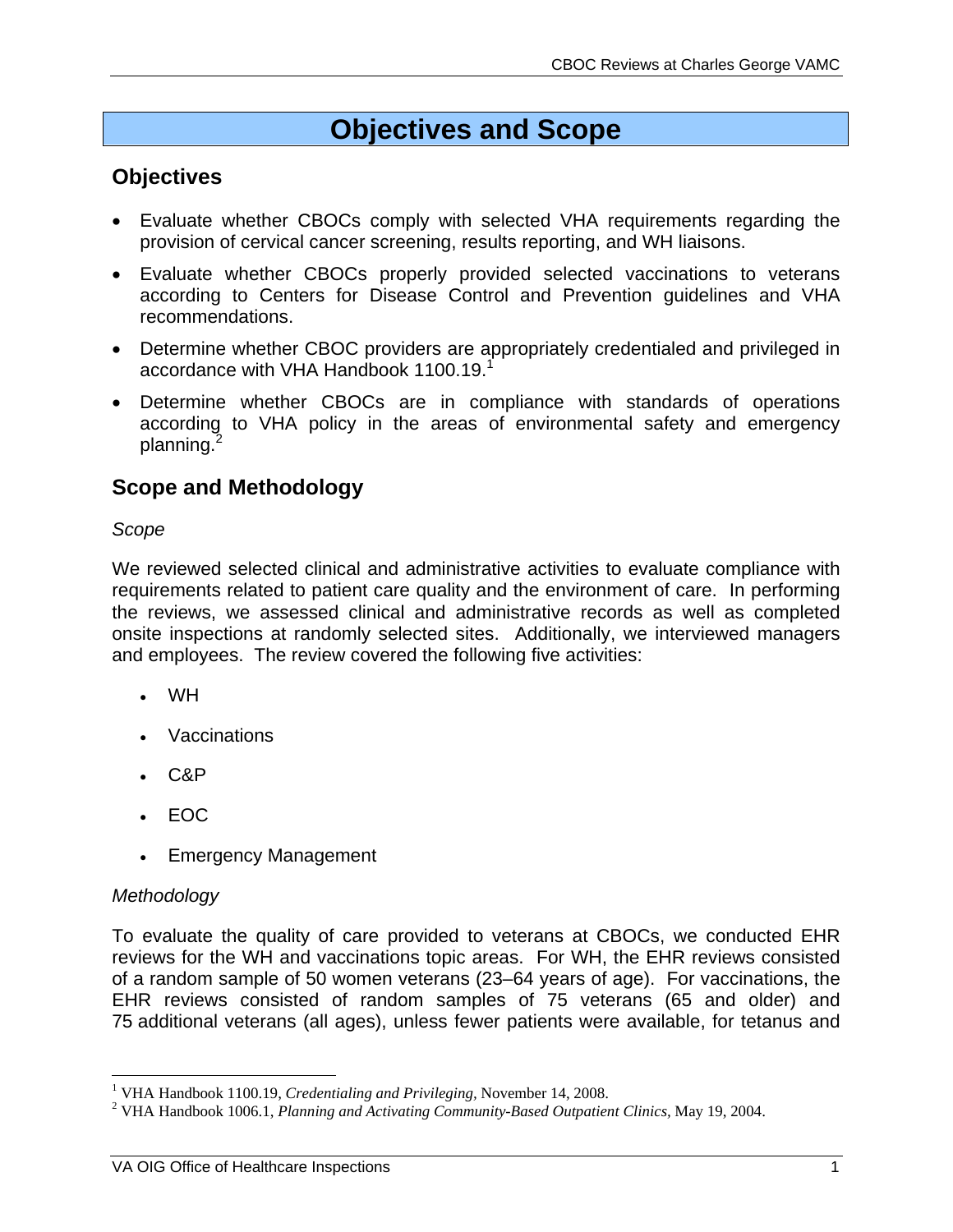pneumococcal, respectively. The study populations consisted of patients from all CBOCs assigned to the parent facility.<sup>3</sup>

The C&P, EOC, and emergency management onsite inspections were only conducted at the randomly selected CBOCs. One CBOC was randomly selected from the 56 sampled parent facilities, with sampling probabilities proportional to the numbers of CBOCs eligible to be inspected within each of the parent facilities. $4$ 

In this report, we make recommendations for improvement. Recommendations pertain to issues that are significant enough to be monitored by the OIG until corrective actions are implemented.

This report is available at <http://www.va.gov/oig/publications/default.asp>

We conducted the inspection in accordance with *Quality Standards for Inspection and Evaluation* published by the Council of Inspectors General on Integrity and Efficiency.

<sup>&</sup>lt;sup>3</sup> Includes all CBOCs in operation before October 1, 2011.

 $4$  Includes 96 CBOCs in operation before October 1, 2011, that had 500 or more unique enrollees.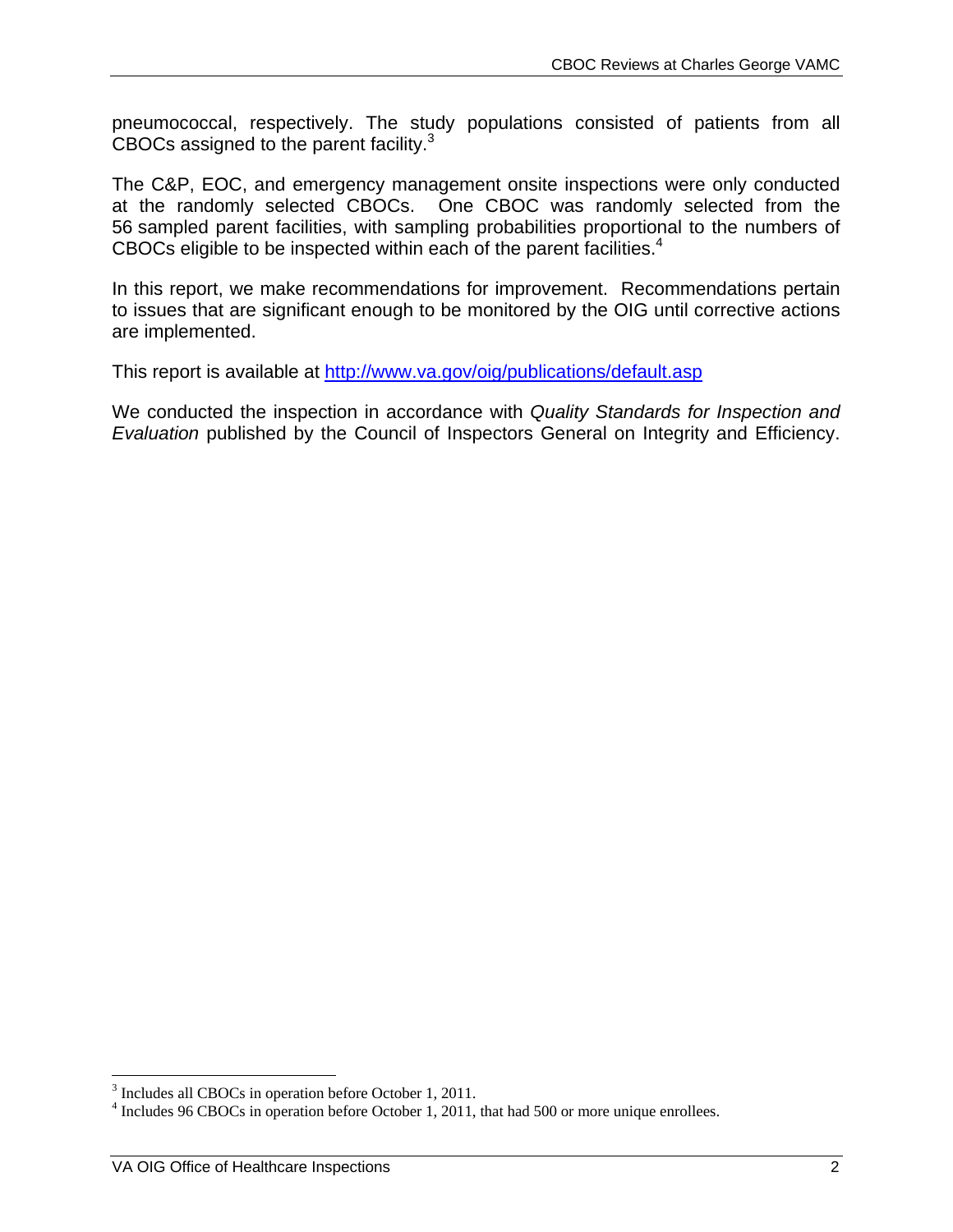# **CBOC Profiles**

To evaluate the quality of care provided to veterans at CBOCs, we designed reviews with an EHR component to capture data for patients enrolled at all of the CBOCS under the parent facility's oversight.<sup>5</sup> The table below provides information relative to each of the CBOCs under the oversight of the respective parent facility.

| <b>VISN</b> | <b>Parent Facility</b>     | <b>CBOC Name</b>         | Locality <sup>o</sup>         | <b>Uniques,</b><br>$FY$ 2012 <sup>7</sup> | Visits,<br>$FY$ 2012 $^8$ | $ {\sf CBOC\ Size}^9 $ |
|-------------|----------------------------|--------------------------|-------------------------------|-------------------------------------------|---------------------------|------------------------|
| 6           | <b>Charles George VAMC</b> | Franklin                 | Rural                         | 3,654                                     | 24,195                    | Mid-Size               |
|             |                            | <b>Rutherford County</b> | Rural                         | 3,532                                     | 23,750                    | Very Large             |
|             |                            |                          | <b>Table 2. CBOC Profiles</b> |                                           |                           |                        |

<sup>5</sup> Includes all CBOCs in operation before October 1, 2011.

<sup>6</sup> <http://vaww.pssg.med.va.gov/>

<sup>7</sup> <http://vssc.med.va.gov>

<sup>8</sup> <http://vssc.med.va.gov>

<sup>&</sup>lt;sup>9</sup> Based on the number of unique patients seen as defined by VHA Handbook 1160.01, *Uniform Mental Health Services in VA Medical Centers and Clinics*, September 11, 2008, the size of the CBOC facility is categorized as very large  $(>10,000)$ , large  $(5,000-10,000)$ , mid-size  $(1,500-5,000)$ , or small  $(< 1,500)$ .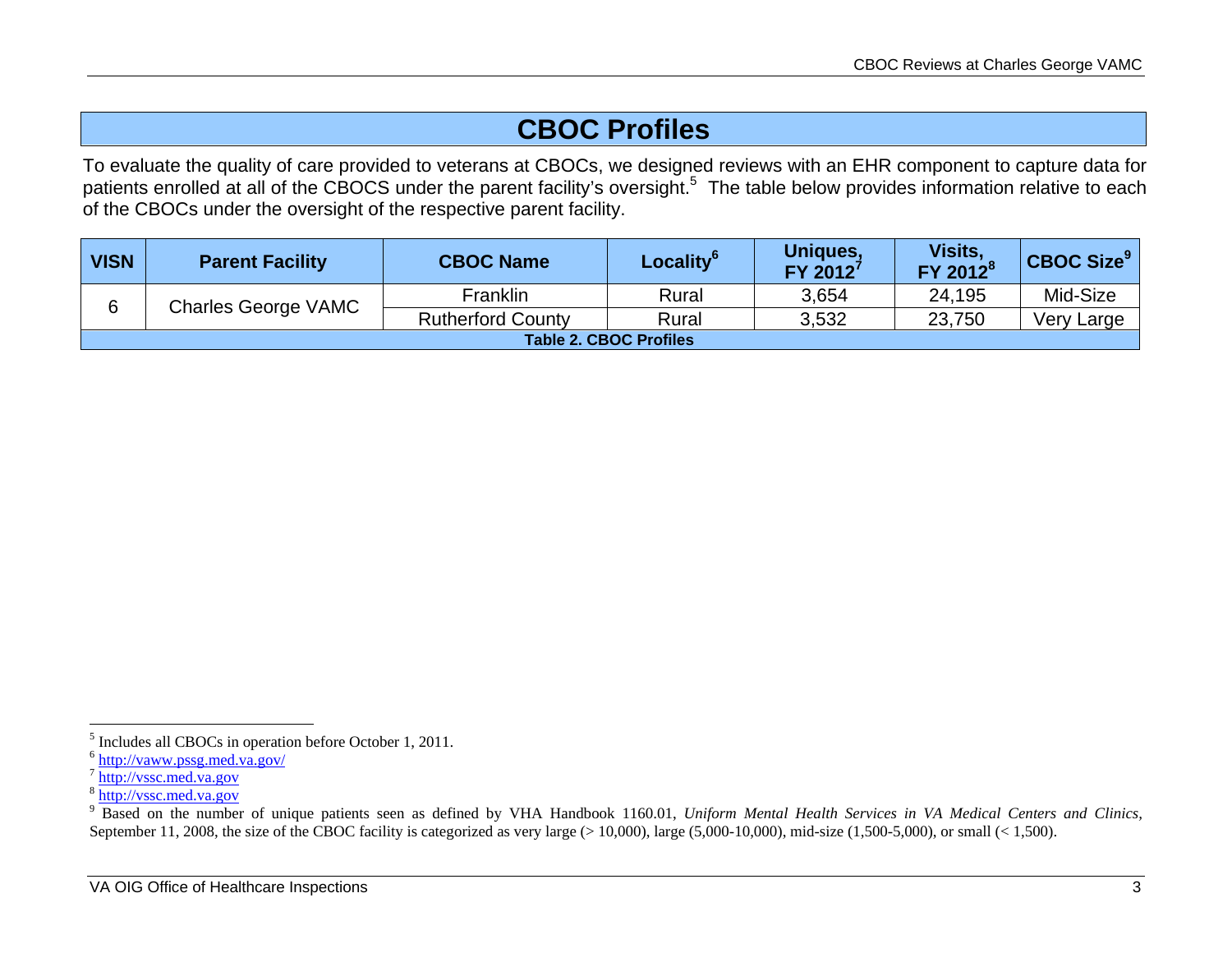# **WH and Vaccination EHR Reviews Results and Recommendations**

### **WH**

approximately 12,000 women in the United States are diagnosed with cervical cancer.<sup>11</sup> Cervical cancer is the second most common cancer in women worldwide.<sup>10</sup> Each vear, The first step of care is screening women for cervical cancer with the Papanicolaou test or "Pap" test. With timely screening, diagnosis, notification, and treatment, the cancer is highly preventable and associated with long survival and good quality of life.

VHA policy outlines specific requirements that must be met by facilities that provide services for women veterans.<sup>12</sup> We reviewed EHRs, meeting minutes and other relevant documents, and interviewed key WH employees. Table 3 shows the areas reviewed for this topic.

| <b>NC</b> | <b>Areas Reviewed</b>                                           |
|-----------|-----------------------------------------------------------------|
|           | Cervical cancer screening results were entered into the         |
|           | patient's EHR.                                                  |
|           | The ordering VHA provider or surrogate was notified of results  |
|           | within the defined timeframe.                                   |
|           | Patients were notified of results within the defined timeframe. |
|           | Each CBOC has an appointed WH Liaison.                          |
|           | There is evidence that the CBOC has processes in place to       |
|           | ensure that WH care needs are addressed.                        |
|           | Table 3. WH                                                     |

There were 31 patients who received a cervical cancer screening at the Charles George VAMC's CBOCs.

Generally, the CBOCs assigned to the Charles George VAMC were compliant with the review areas; therefore, we made no recommendations.

### **Vaccinations**

The VHA NCP was established in 1995. The NCP establishes and monitors the clinical preventive services offered to veterans, which includes the administration of vaccinations.13 The NCP provides best practices guidance on the administration of vaccinations for veterans. The Centers for Disease Control and Prevention states that

 $\overline{a}$ <sup>10</sup> World Health Organization. Cancer of the cervix. Retrieved from:<br>http://www.who.int/reproductivehealth/topics/cancer

 $h<sup>11</sup>$  U.S. Cancer Statistics Working Group, United States Cancer Statistics: 1999-2008 Incidence and Mortality Webbased report.

<sup>&</sup>lt;sup>12</sup> VHA Handbook 1330.01, *Health Care Services for Women Veterans*, May 21, 2010.<br><sup>13</sup> VHA Handbook 1120.05, *Coordination and Development of Clinical Preventive Services*, October 13, 2009.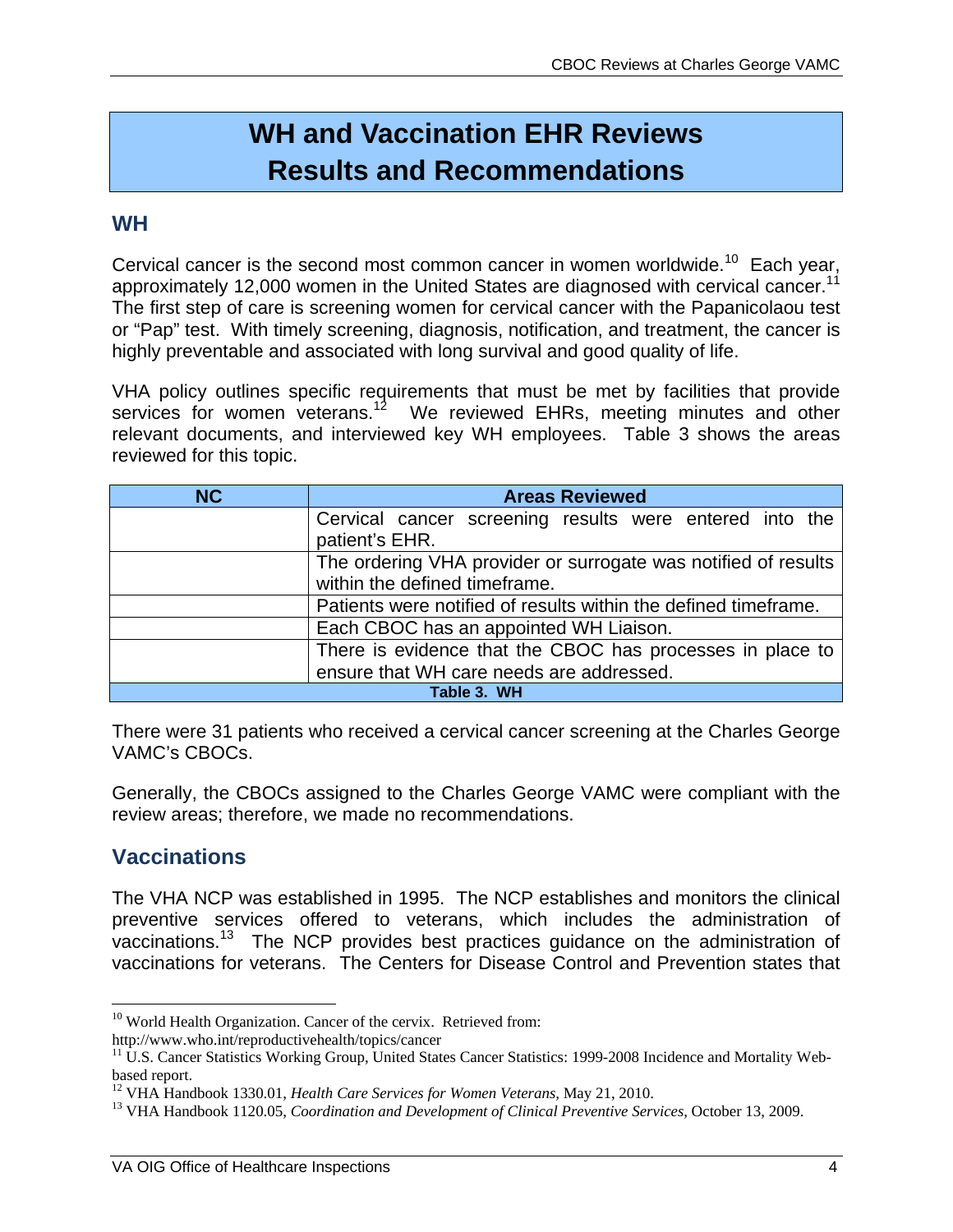although vaccine-preventable disease levels are at or near record lows, many adults are under-immunized, missing opportunities to protect themselves against diseases such as tetanus and pneumococcal.

Adults should receive a tetanus vaccine every 10 years. At the age of 65, individuals that have never had a pneumococcal vaccination should receive one. For individuals 65 and older who have received a prior pneumococcal vaccination, one-time revaccination is recommended if they were vaccinated 5 or more years previously and were less than 65 years of age at the time of the first vaccination.

 personnel. Table 4 shows the areas reviewed for this topic. The review element We reviewed documentation of selected vaccine administrations and interviewed key marked as noncompliant needed improvement.

| <b>NC</b>                    | <b>Areas Reviewed</b>                                                 |
|------------------------------|-----------------------------------------------------------------------|
|                              | Staff screened patients for the tetanus vaccination.                  |
|                              | Staff screened patients for the pneumococcal vaccination.             |
|                              | Staff properly documented vaccine administration.                     |
|                              | Managers developed a prioritization plan for the potential occurrence |
|                              | of vaccine shortages.                                                 |
| <b>Table 4. Vaccinations</b> |                                                                       |

Documentation of Tetanus Vaccination. Federal Law requires that documentation for administered vaccinations include specific elements, such as the vaccine manufacturer and lot number of the vaccine used.<sup>14</sup> We reviewed five patients' EHRs who received a tetanus vaccine administration at the parent facility or its associated CBOCs and did not find documentation of all the required information related to tetanus vaccine administration in any of the EHRs.

#### **Recommendation**

<u>.</u>

**1.** We recommended that managers ensure that clinicians document all required tetanus vaccination administration elements and that compliance is monitored.

<sup>&</sup>lt;sup>14</sup> Childhood Vaccine Injury Act of 1986 (PL 99 660) sub part C.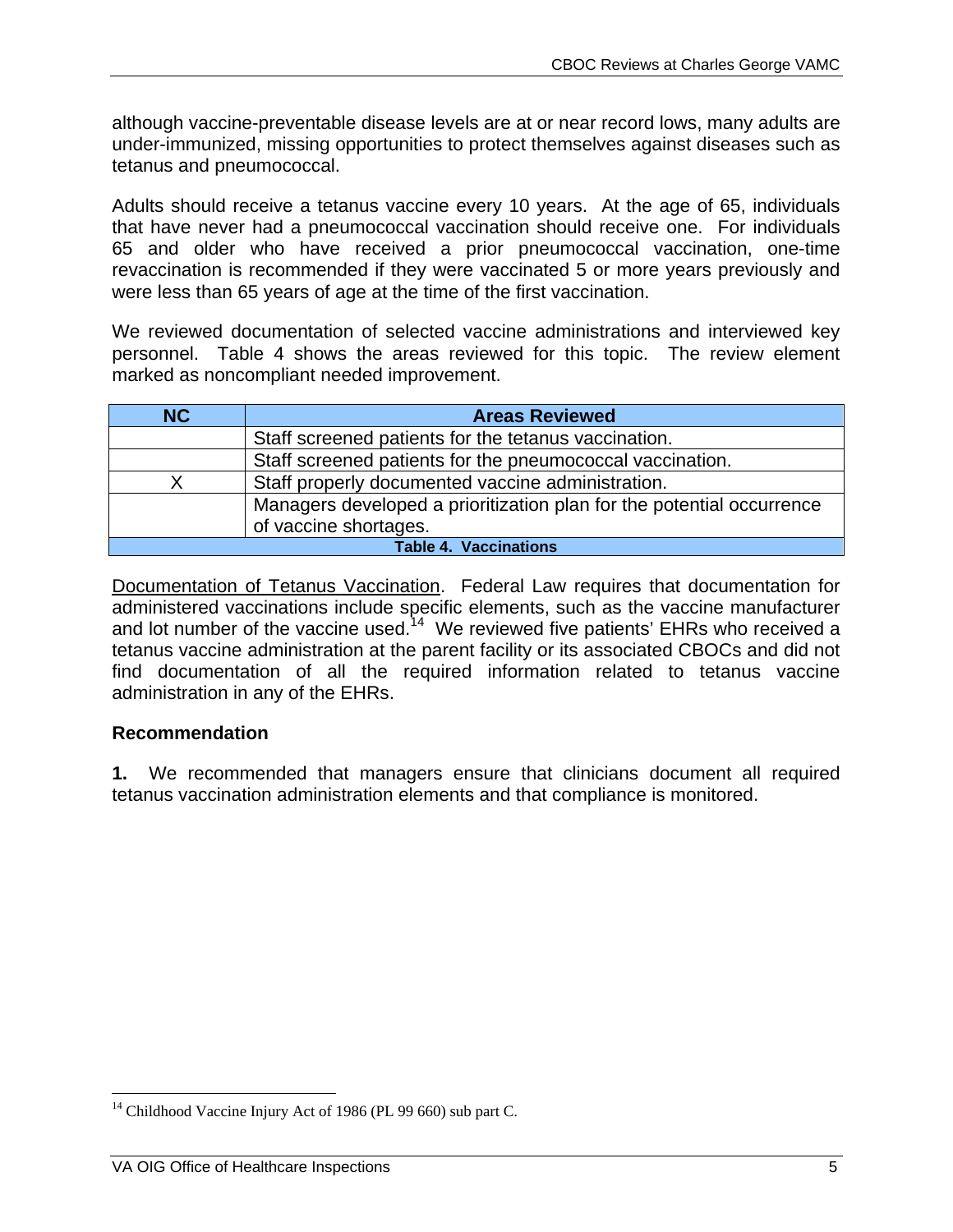# **Onsite Inspections Results and Recommendations**

### **CBOC Characteristics**

We formulated a list of CBOC characteristics that includes identifiers and descriptive information for the randomly selected CBOC (see Table 5).

|                                             | <b>Rutherford County</b>        |
|---------------------------------------------|---------------------------------|
| <b>VISN</b>                                 | 6                               |
| <b>Parent Facility</b>                      | <b>Charles George VAMC</b>      |
| <b>Types of Providers</b>                   | clinical pharmacist             |
|                                             | licensed clinical social worker |
|                                             | primary care provider           |
|                                             | psychiatrist                    |
|                                             | psychologist                    |
| Number of MH Uniques, <sup>15</sup> FY 2012 | 687                             |
| Number of MH Visits, FY 2012                | 3,671                           |
| <b>MH Services Onsite</b>                   | Yes                             |
| <b>Specialty Care Services Onsite</b>       | Women's Health                  |
| <b>Ancillary Services Provided Onsite</b>   | Electrocardiogram               |
|                                             | Laboratory                      |
| <b>Tele-Health Services</b>                 | MН                              |
|                                             | $MOVE^{16}$                     |
|                                             | Retinal Imaging                 |
|                                             | <b>Table 5. Characteristics</b> |

 $\overline{a}$ 

<sup>&</sup>lt;sup>15</sup> http://vssc.med.va.gov

<sup>16</sup> VHA Handbook 1120.01, *MOVE! Weight Management Program For Veterans*, March 31, 2011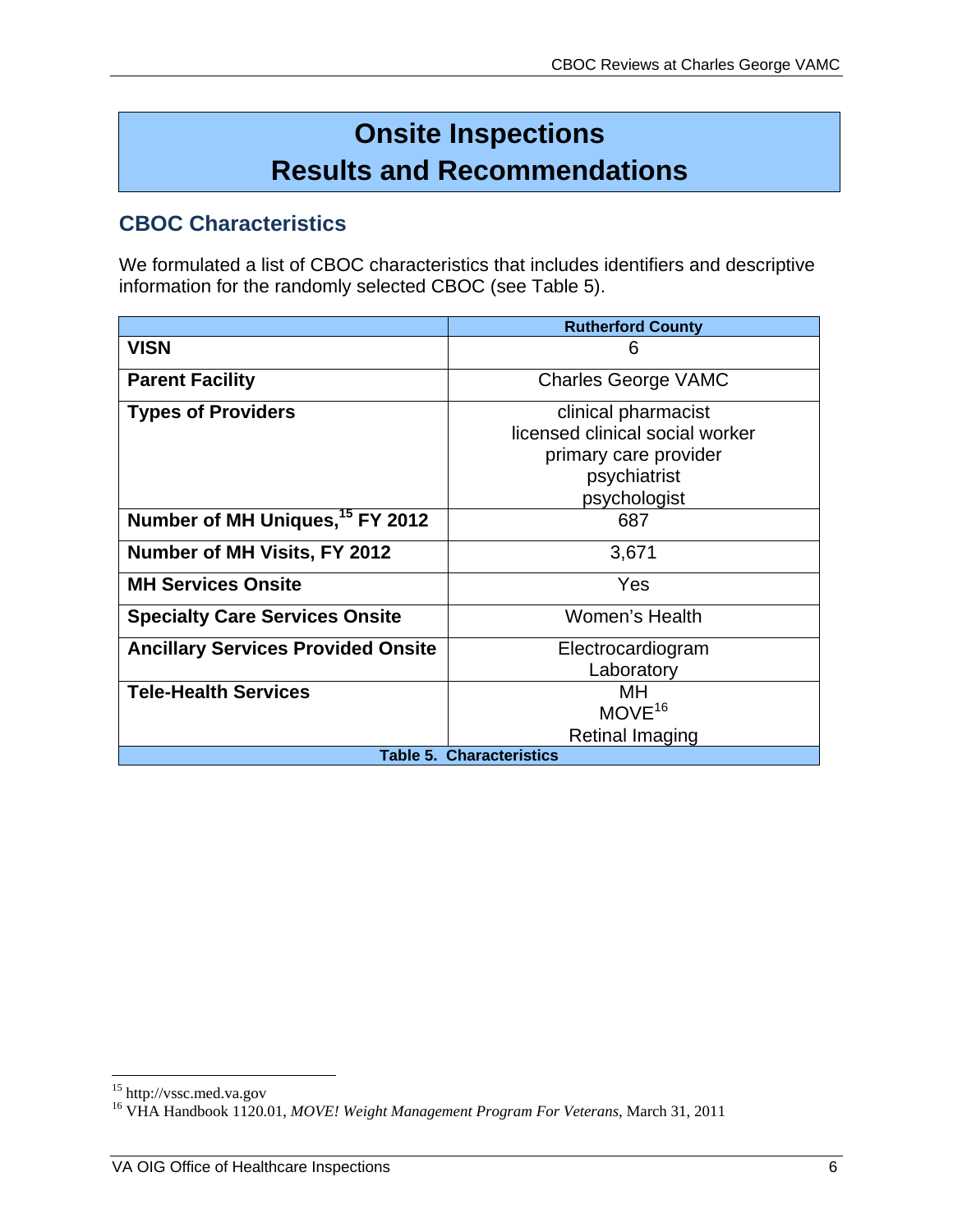### **C&P**

We reviewed C&P folders, scopes of practice, meeting minutes, and VetPro information and interviewed senior managers to determine whether facilities had consistent processes to ensure that providers complied with applicable requirements as defined by VHA policy.<sup>17</sup> Table 6 shows the areas reviewed for this topic.

| <b>NC</b> | <b>Areas Reviewed</b>                                                                    |  |
|-----------|------------------------------------------------------------------------------------------|--|
|           | Each provider's license was unrestricted.                                                |  |
|           | <b>New Provider</b>                                                                      |  |
|           | Efforts were made to obtain verification of clinical privileges                          |  |
|           | currently or most recently held at other institutions.                                   |  |
|           | FPPE was initiated.                                                                      |  |
|           | Timeframe for the FPPE was clearly documented.                                           |  |
|           | The FPPE outlined the criteria monitored.                                                |  |
|           | The FPPE was implemented on first clinical start day.                                    |  |
|           | The FPPE results were reported to the medical staff's Executive                          |  |
|           | Committee.                                                                               |  |
|           | <b>Additional New Privilege</b>                                                          |  |
|           | Prior to the start of a new privilege, criteria for the FPPE were<br>developed.          |  |
|           | There was evidence that the provider was educated about FPPE                             |  |
|           | prior to its initiation.                                                                 |  |
|           | FPPE results were reported to the medical staff's Executive                              |  |
|           | Committee.                                                                               |  |
|           | <b>FPPE</b> for Performance                                                              |  |
|           | The FPPE included criteria developed for evaluation of the                               |  |
|           | practitioners when issues affecting the provision of safe, high-                         |  |
|           | quality care were identified.                                                            |  |
|           | A timeframe for the FPPE was clearly documented.                                         |  |
|           | There was evidence that the provider was educated about FPPE<br>prior to its initiation. |  |
|           | FPPE results were reported to the medical staff's Executive<br>Committee.                |  |
|           | <b>Privileges and Scopes of Practice</b>                                                 |  |
|           | The Service Chief, Credentialing Board, and/or medical staff's                           |  |
|           | Executive Committee list documents reviewed and the rationale                            |  |
|           | for conclusions reached for granting licensed independent                                |  |
|           | practitioner privileges.                                                                 |  |
|           | Privileges granted to providers were setting, service, and provider<br>specific.         |  |
|           | The determination to continue current privileges were based in                           |  |
|           | part on results of OPPE activities.                                                      |  |

 $\overline{a}$  $17$  VHA Handbook 1100.19.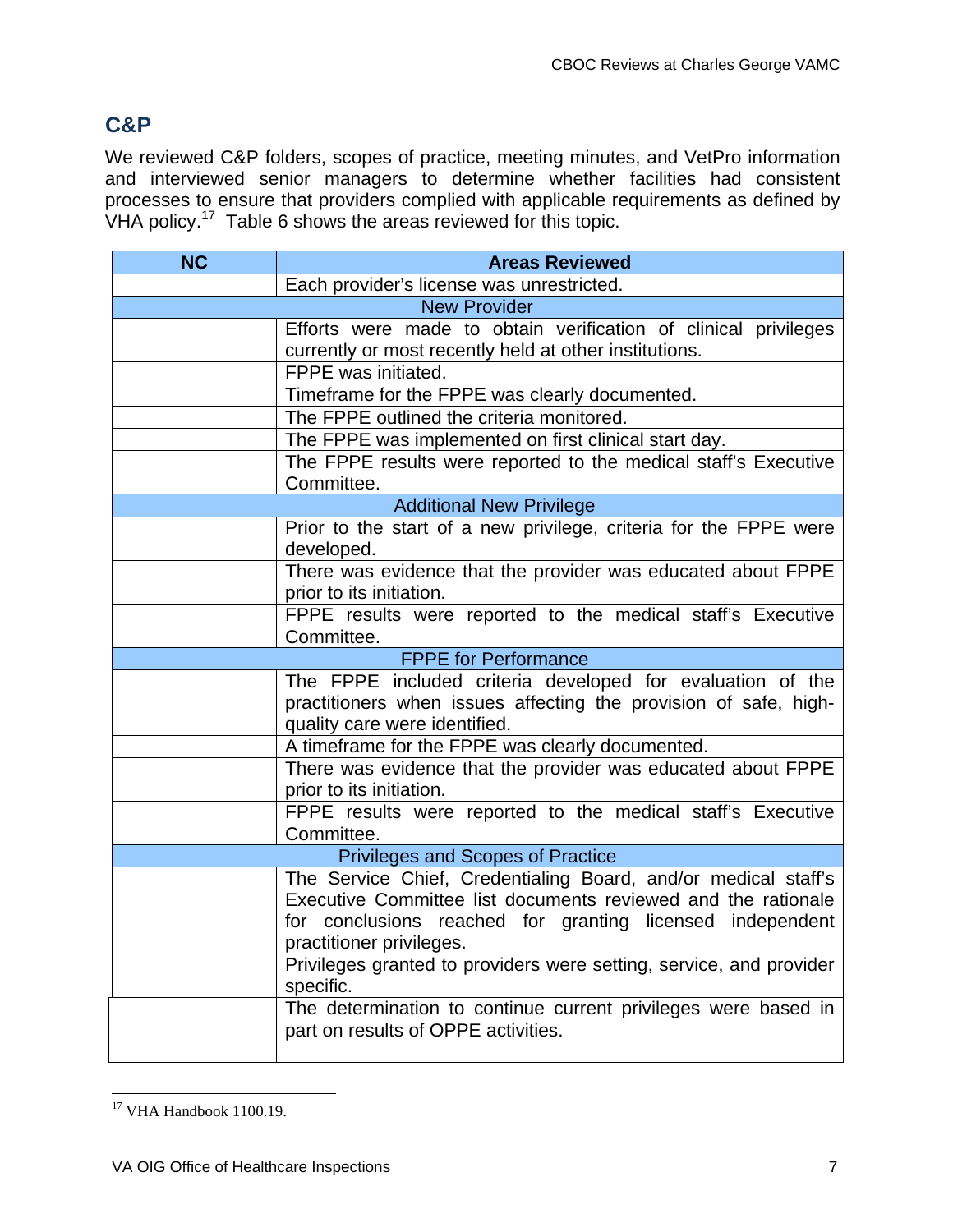| NC<br><b>Areas Reviewed (continued)</b> |                                           |
|-----------------------------------------|-------------------------------------------|
|                                         | Scopes of practice were setting specific. |
|                                         | Table 6. C&P                              |

The CBOC was compliant with the review areas; therefore, we made no recommendations.

### **EOC and Emergency Management**

#### EOC

To evaluate the EOC, we inspected patient care areas for cleanliness, safety, infection control, and general maintenance. We reviewed relevant documents and interviewed key employees and managers. Table 7 shows the areas reviewed for this topic.

| <b>NC</b> | <b>Areas Reviewed</b>                                               |
|-----------|---------------------------------------------------------------------|
|           | The CBOC was American with Disabilities Act compliant, including:   |
|           | parking, ramps, door widths, door hardware, restrooms, and          |
|           | counters.                                                           |
|           | The CBOC was well maintained (e.g., ceiling tiles clean and in good |
|           | repair, walls without holes, etc.).                                 |
|           | The CBOC was clean (walls, floors, and equipment are clean).        |
|           | Material safety data sheets were readily available to staff.        |
|           | The patient care area was safe.                                     |
|           | Access to fire alarms and fire extinguishers was unobstructed.      |
|           | Fire extinguishers were visually inspected monthly.                 |
|           | Exit signs were visible from any direction.                         |
|           | There was evidence of fire drills occurring at least annually.      |
|           | Fire extinguishers were easily identifiable.                        |
|           | There was evidence of an annual fire and safety inspection.         |
|           | There was an alarm system or panic button installed in high-risk    |
|           | areas as identified by the vulnerability risk assessment.           |
|           | The CBOC had a process to identify expired medications.             |
|           | Medications were secured from unauthorized access.                  |
|           | Privacy was maintained.                                             |
|           | Patients' personally identifiable information was secured<br>and    |
|           | protected.                                                          |
|           | Laboratory specimens were transported securely to<br>prevent        |
|           | unauthorized access.                                                |
|           | Staff used two patient identifiers for blood drawing procedures.    |
|           | Information Technology security rules were adhered to.              |
|           | There was alcohol hand wash or a soap dispenser and sink available  |
|           | in each examination room.                                           |
|           | Sharps containers were less than 3/4 full.                          |
|           | Safety needle devices were available for staff use (e.g., lancets,  |
|           | injection needles, phlebotomy needles).                             |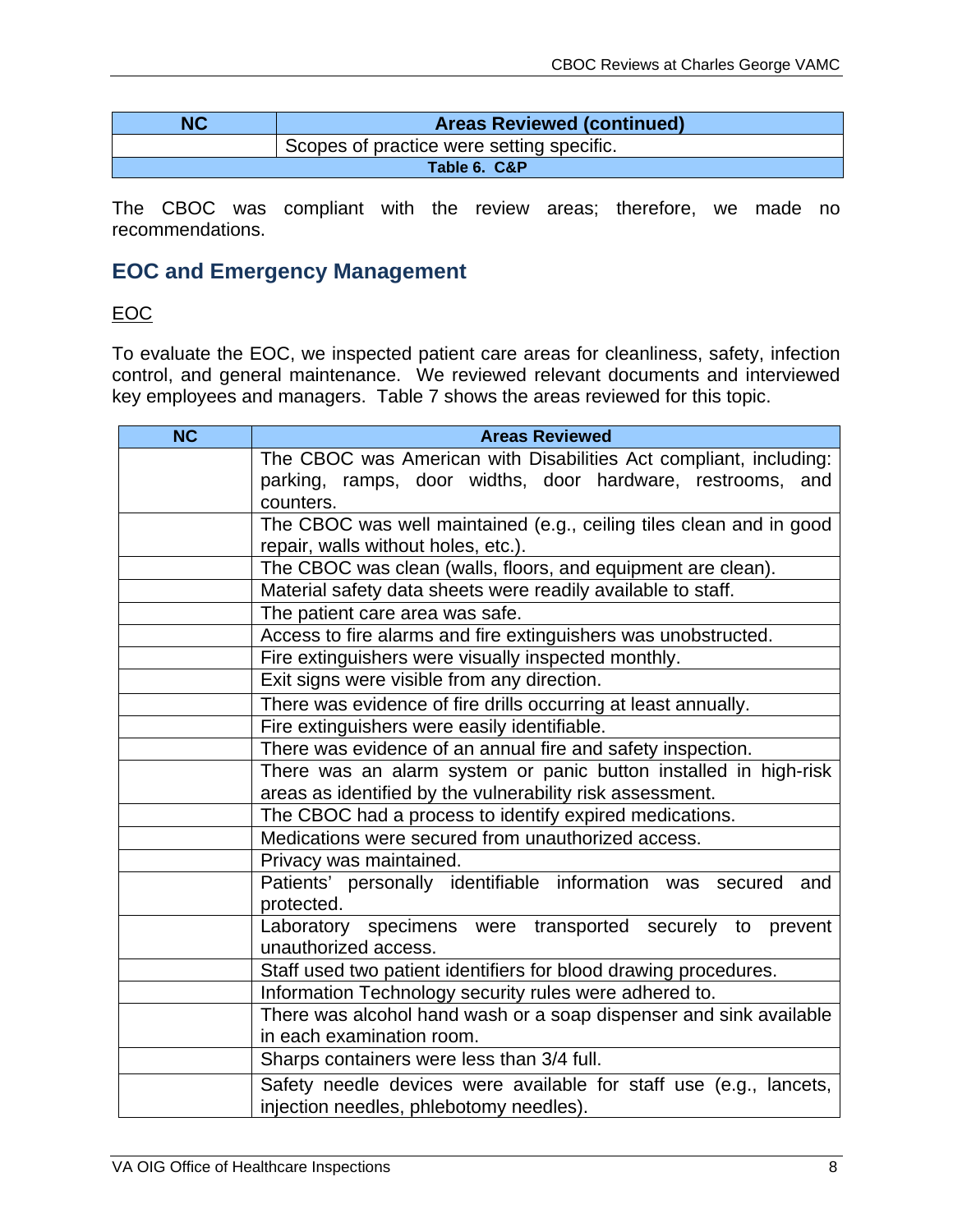| <b>NC</b> | <b>Areas Reviewed (continued)</b>                      |
|-----------|--------------------------------------------------------|
|           | The CBOC was included in facility-wide EOC activities. |
|           | Table 7. EOC                                           |

The CBOC was compliant with the review areas; therefore, we made no recommendations.

#### Emergency Management

VHA policy requires each CBOC to have a local policy or standard operating procedure defining how medical and MH emergencies are handled.<sup>18</sup> Table 8 shows the areas reviewed for this topic.

| <b>NC</b>                            | <b>Areas Reviewed</b>                                               |
|--------------------------------------|---------------------------------------------------------------------|
|                                      | There was a local medical emergency management plan for this        |
|                                      | CBOC.                                                               |
|                                      | The staff articulated the procedural steps of the medical emergency |
|                                      | plan.                                                               |
|                                      | The CBOC had an automated external defibrillator onsite for cardiac |
|                                      | emergencies.                                                        |
|                                      | There was a local MH emergency management plan for this CBOC.       |
|                                      | The staff articulated the procedural steps of the MH emergency      |
|                                      | plan.                                                               |
| <b>Table 8. Emergency Management</b> |                                                                     |

The CBOC was compliant with the review areas; therefore, we made no recommendations.

 $\overline{a}$ 

 $18$  VHA Handbook 1006.1.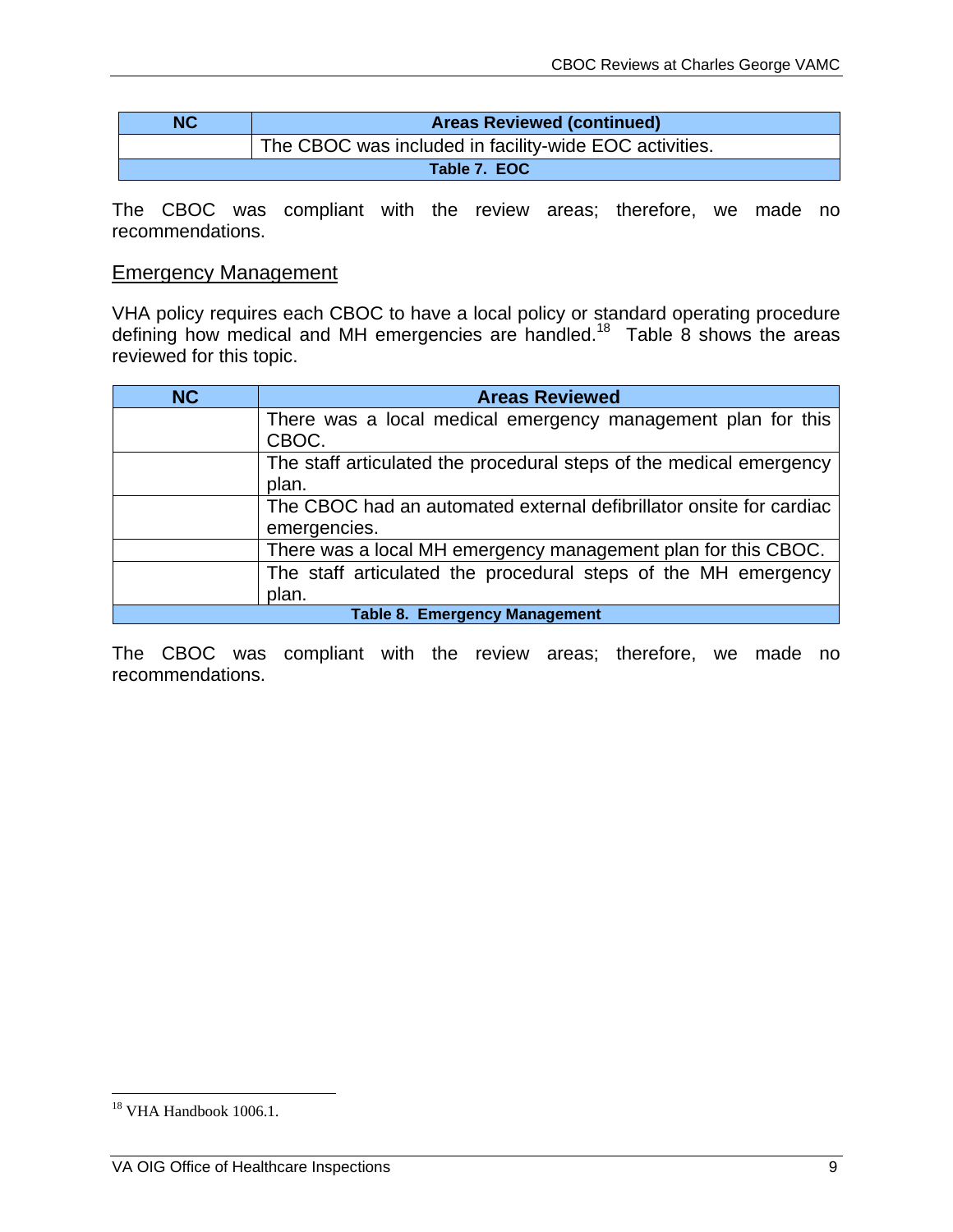**Appendix A** 

### **VISN 6 Director Comments**

|          | Department of<br><b>Veterans Affairs</b>           | <b>Memorandum</b>                                                                                                                   |
|----------|----------------------------------------------------|-------------------------------------------------------------------------------------------------------------------------------------|
| Date:    | 1/22/13                                            |                                                                                                                                     |
| From:    | Director, VISN 6 (10N6)                            |                                                                                                                                     |
| Subject: | <b>CBOC Reviews at Charles George VAMC</b>         |                                                                                                                                     |
| To:      |                                                    | Director, 54AT Healthcare Inspections Division (54AT)                                                                               |
|          | CBOC)                                              | Director, Management Review (VHA 10AR MRS OIG CAP                                                                                   |
|          |                                                    | 1. Thank you for the opportunity to provide a status report on the draft<br>finding from the CBOC Reviews of Rutherford County, NC. |
|          | finding from the review.                           | 2. Attached please find the facility concurrence and response to the                                                                |
|          | Lisa Shear, QMO, VISN 6 at (919)-956-5541          | 3. If you have questions or need further information, please contact                                                                |
|          | (original signed by:)<br>DANIEL F. HOFFMANN, FACHE |                                                                                                                                     |
|          |                                                    |                                                                                                                                     |
|          |                                                    |                                                                                                                                     |
|          |                                                    |                                                                                                                                     |
|          |                                                    |                                                                                                                                     |
|          |                                                    |                                                                                                                                     |
|          |                                                    |                                                                                                                                     |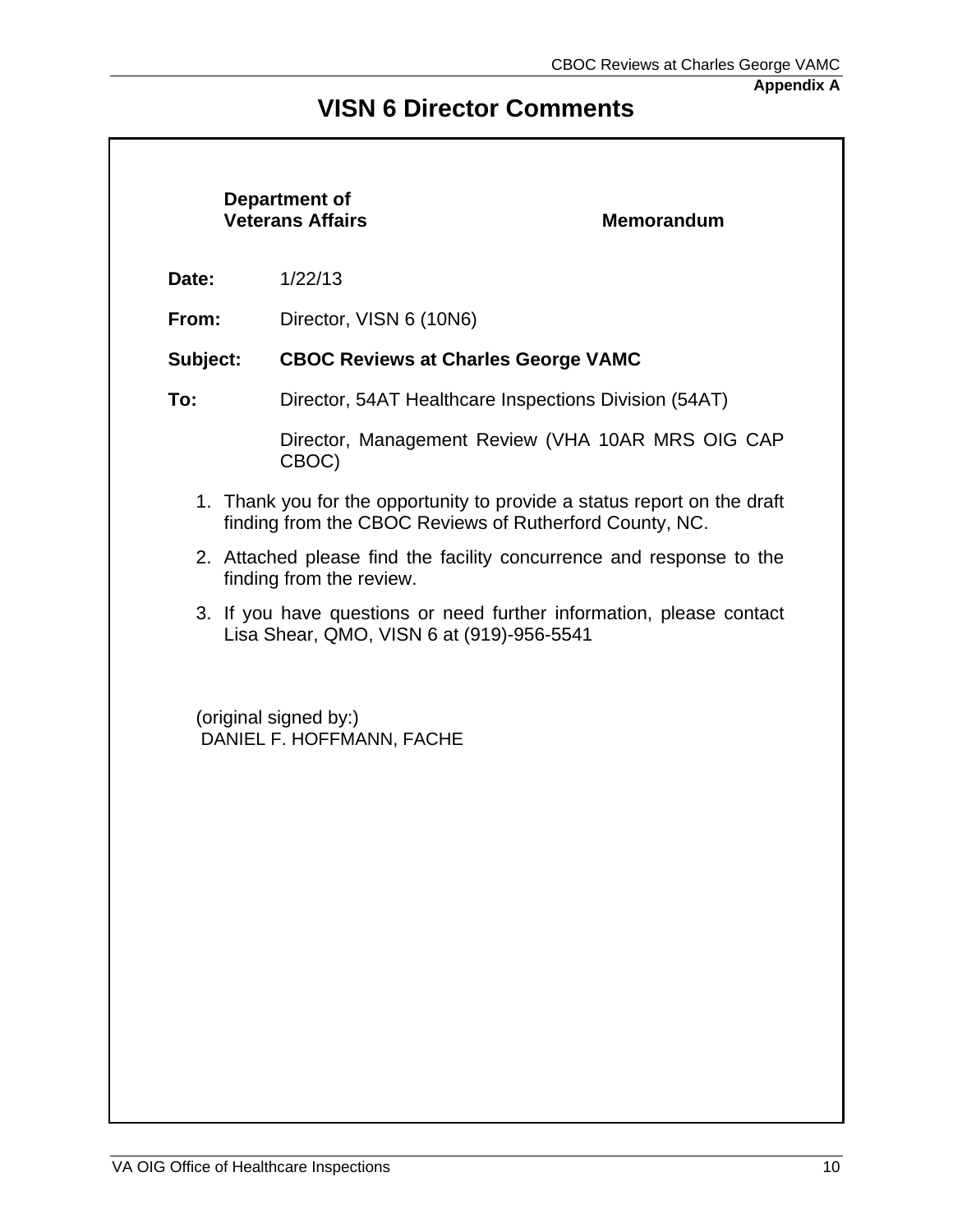**Appendix B** 

### **Charles George VAMC Director Comments**

#### **Department of Veterans Affairs Memorandum**

**Date:** 1/22/13

**From:** Director, Charles George VAMC (637/00)

**Subject: CBOC Reviews at Charles George VAMC** 

- **To:** Director, VISN 6 (10N6)
	- 1. I would like to express our appreciation to the Office of Inspector General (OIG) Survey Team for the professional and consultative nature of the review.
	- 2. Attached please find our concurrence and response to the finding from the review.
	- 3. If you have additional questions or need further information, please contact Robin James, Chief Quality Management at (828)-298- 7911 ext. 5596.

(original signed by:) CYNTHIA BREYFOGLE, FACHE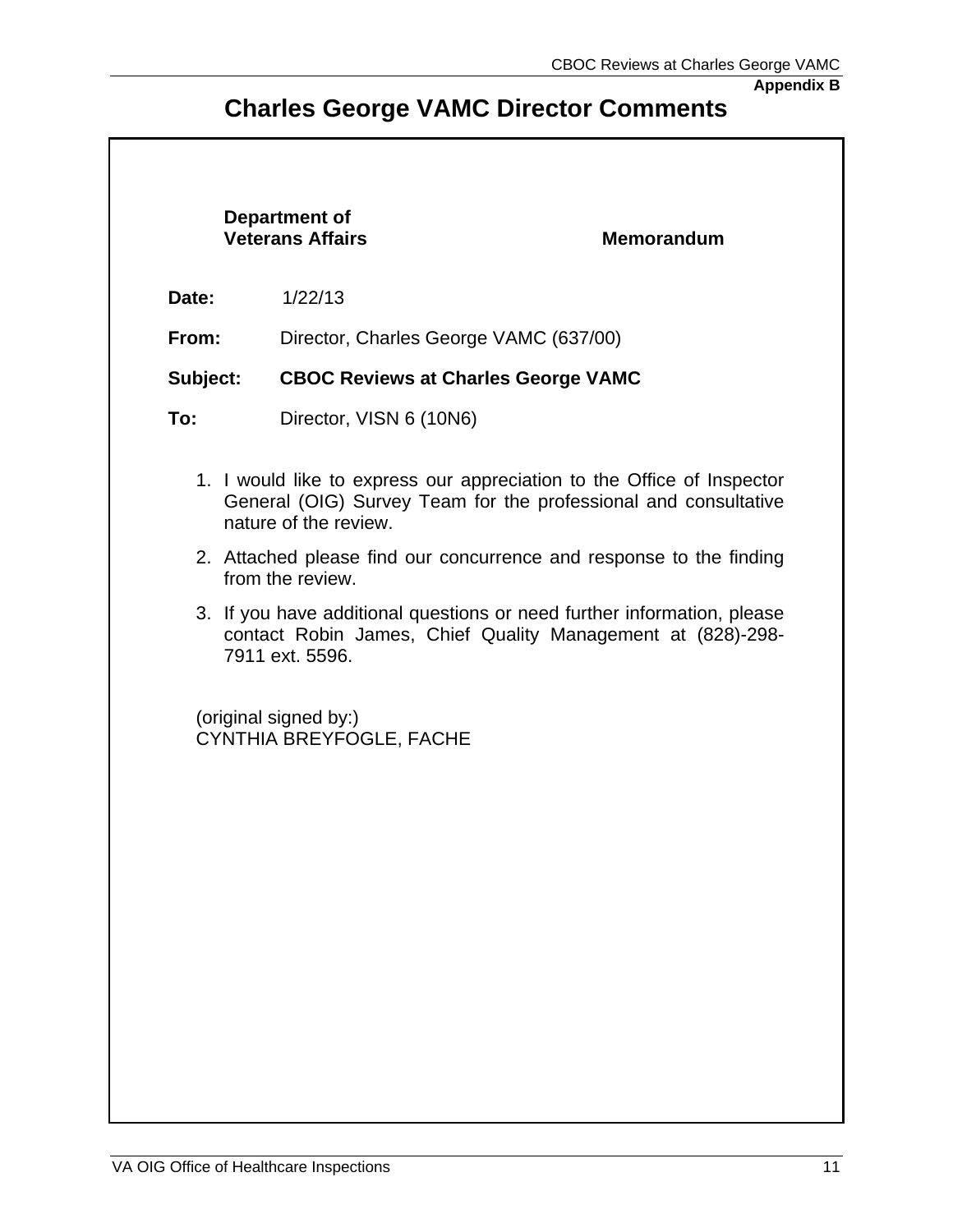### **Comments to OIG's Report**

The following Director's comments are submitted in response to the recommendations in the OIG report:

#### **OIG Recommendation**

**1.** We recommended that managers ensure that clinicians document all required tetanus vaccination administration elements and that compliance is monitored.

**Concur** 

Target date for completion: 01/18/2013

The facility template for documentation of tetanus vaccination was revised on 10/23/2012 to include the vaccination information sheet (VIS) date. The VIS edition date is now automatically inserted in the documentation note.

The medical records of all patients (n=25) who received the vaccination after the implementation of the revised template were reviewed for presence of the VIS edition date in the documentation. The review was completed 01/18/2013 by the Chief Nurse, Outpatient and Procedural Care and demonstrated 100 percent compliance with the documentation requirement.

The facility will monitor compliance with the required VHA tetanus vaccination administration elements. The review data will be reported at least quarterly to the Clinical Informatics/Initiatives Committee for oversight and monitoring.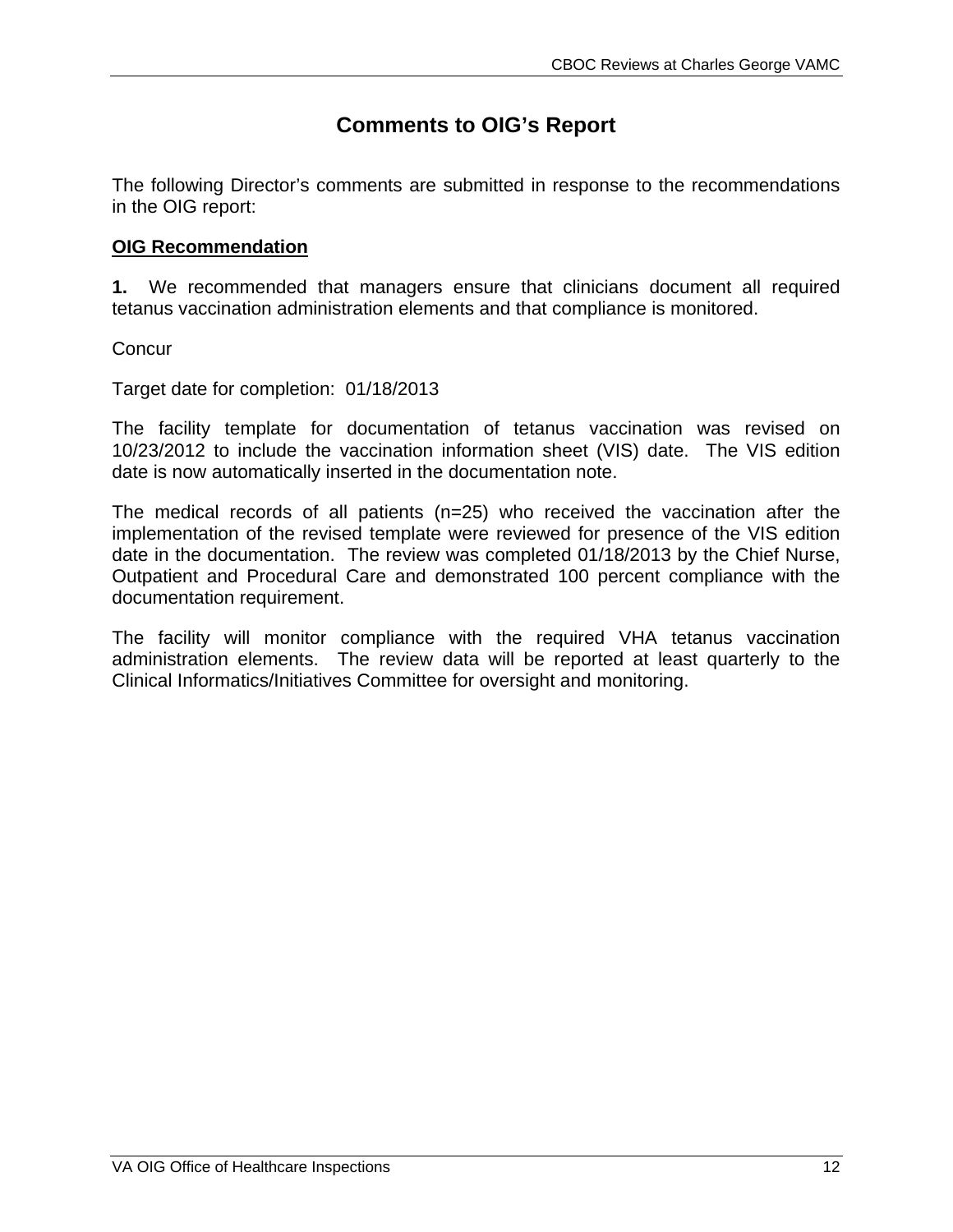| <b>Contact</b>      | For more information about this report, please contact the OIG<br>at (202) 461-4720.       |
|---------------------|--------------------------------------------------------------------------------------------|
| <b>Contributors</b> | Tishanna McCutchen, ARNP, MSN, Team Leader<br><b>Charles Cook, MHA</b><br>Toni Woodard, BS |

# **OIG Contact and Staff Acknowledgments**